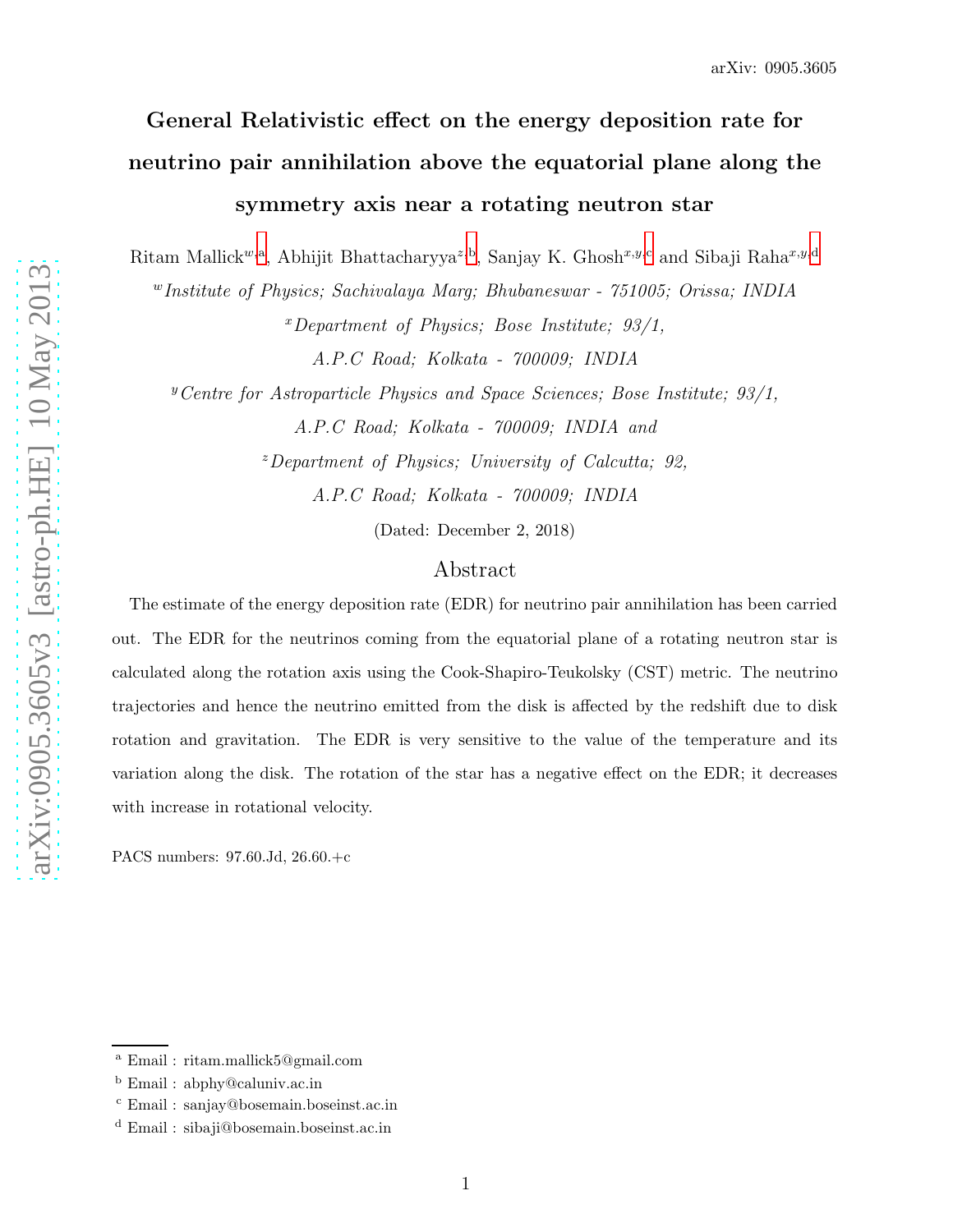#### I. INTRODUCTION

Neutron stars are objects formed in the aftermath of a supernovae. The central density of these stars can be as high as 10 times that of normal nuclear matter. At such high density, any small perturbation, e.g. spin down of the star, may trigger a phase transition from nuclear to quark matter system. As a result, the neutron star may convert to a quark star or a hybrid star with a quark core  $[1, 2]$  $[1, 2]$  $[1, 2]$ . It has been shown  $[3]$  that such a phase transition [\[4](#page-12-3)] produces a large amount of high energy neutrinos. These neutrinos (and antineutrinos) could annihilate and give rise to electron-positron pairs through the reaction  $\nu\bar{\nu} \rightarrow e^+e^-$ . These  $e^+e^-$  pairs may further give rise to gamma rays which may provide a possible explanation of the observed GRB. Furthermore, the rotating neutron stars have been shown [\[5](#page-13-0)] to produce the observed beaming effect of the GRB. At present, it is necessary to have a better understanding of the energy deposition in the neutrino annihilation to  $e^+e^$ process in the realistic neutron star environment.

Motivated by the delayed explosion of Type II supernovae, the EDR due to the reaction  $\nu\bar{\nu} \rightarrow e^+e^-$  in the vicinity of a neutron star have been calculated [\[6](#page-13-1), [7\]](#page-13-2) based on Newtonian gravity, *i.e.*  $(2GM/c^2R) \ll 1$ . Goodman *et al.* [\[7](#page-13-2)] pointed out that the neutrino pair annihilation rate can be seriously altered by the gravitational effects. The effect of gravity was incorporated in refs. [\[8,](#page-13-3) [9\]](#page-13-4), but only for a static star. Slow rotation was introduced by Prasanna and Goswami [\[10](#page-13-5)]. GR effect on energy deposition rate for neutrino pair annihilation near a black hole was studied in ref.  $|11, 12|$  $|11, 12|$  $|11, 12|$  to explore the possible engine for GRBs. There, the most probable candidate for the central engine was taken to be the accretion disk around a black hole. A detailed hydrodynamic simulation of the process was studied by Birkl et al. [\[13\]](#page-13-8).

In an earlier paper [\[14](#page-13-9)], we have shown that the path of neutrino is important for the study of EDR near a massive object. We have done a complete GR calculation of the neutrino path for the most general metric describing a rotating star, and obtained its geodesic equation along the equatorial and polar plane. The minimum photosphere radius (MPR) was calculated for various stars along these two planes. This is the starting point of our present calculation. The MPR serves as the lower limit from which we begin our calculation of the energy deposition rate (EDR) during the neutrino-antineutrino annihilation to electronpositron pairs. Our aim in this work is to study, semianalyticaly, the relativistic effect on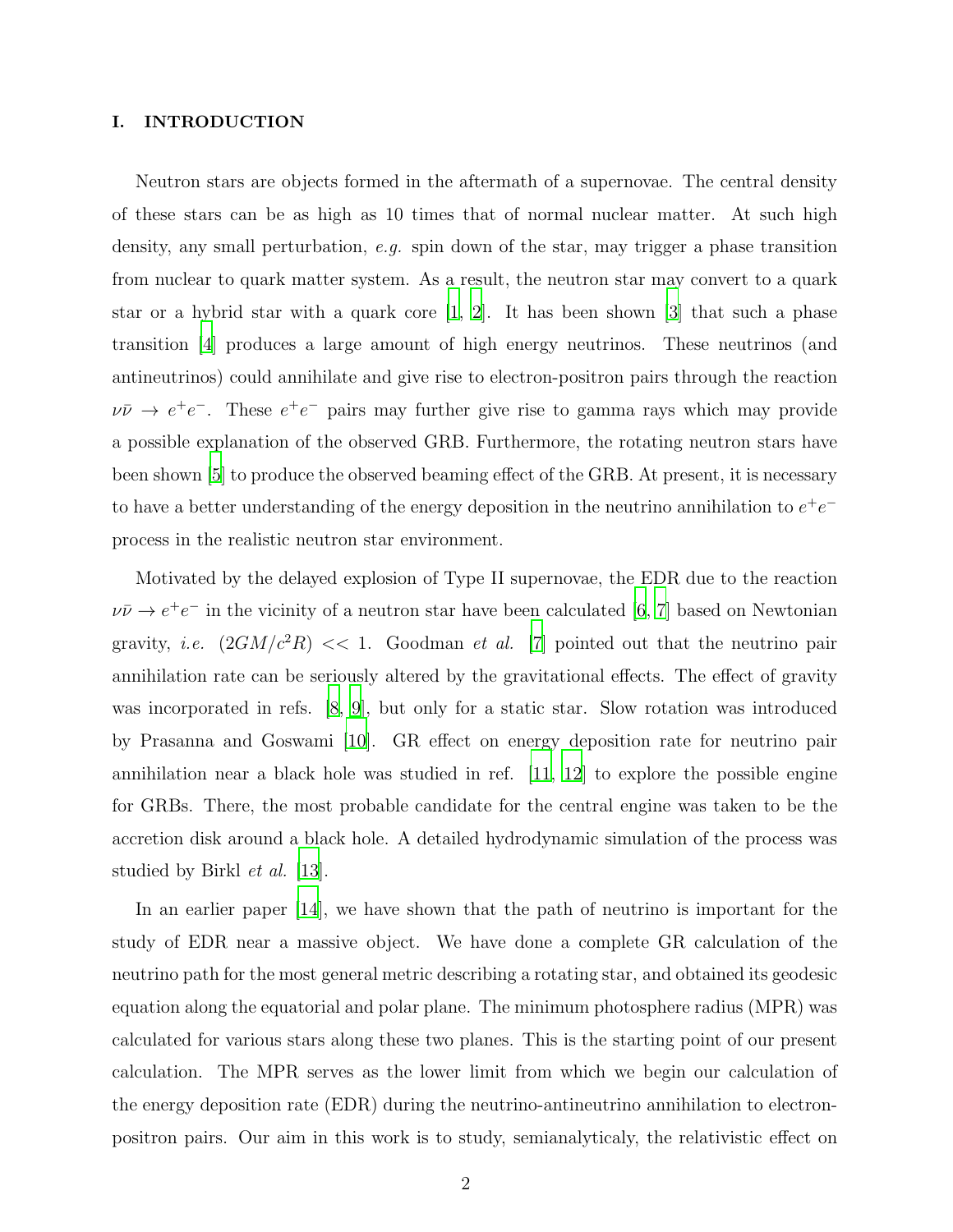the EDR above the equatorial plane for a star rotating along the polar axis. We calculate the EDR along the rotation axis for the neutrinos coming from the equatorial plane of the star.

The relativistic effect consists of three factors: the gravitational redshift, the bending of the neutrino trajectories and the redshift due to rotation. The EDR is enhanced by the effect of neutrino bending; however, the redshift due to disc rotation and gravitation reduces the EDR. Thus these effects further complicate the estimation of EDR. In this work we primarily focus on the effect of GR and rotation on the EDR. The neutrinos released during phase transition will have very high energy and will interact with the propagating medium. But first, let us calculate the EDR only due to the thermal neutrinos, which have low energies and therefore high mean free path. This EDR calculation will give us an estimate of the EDR, and we will see how it compares with the energy liberated during gamma ray bursts (GRB). In order to discuss quantitatively the central engine of GRBs, we need a comprehensive study of the formation, evolution, temperature dependence, geometry of the star, the mechanism of energy deposition etc., most of which are affected by the rotational and GR effect.

Our paper is arranged as follows. In the next section we discuss our equations of state (EOS) and describe the geometry of the star. In section III we formulate the algorithm of the EDR calculation above the equatorial plane along the rotation axis. Next we present our results and finally we discuss the results and summarize our work.

### II. STAR STRUCTURE

The structure of the star is described by the CST metric given by [\[15\]](#page-13-10)

$$
ds^{2} = -e^{\gamma + \rho}dt^{2} + e^{2\alpha}(dr^{2} + r^{2}d\theta^{2}) + e^{\gamma - \rho}r^{2}\sin^{2}\theta(d\phi - \omega dt)^{2}.
$$
 (1)

The four gravitational potentials, namely  $\alpha, \gamma, \rho$  and  $\omega$  are functions of  $\theta$  and r only. All the potentials have been solved for both static as well as rotating stars using the 'rns' code [\[16](#page-13-11)[–18\]](#page-13-12). For a rotating star, all the potentials become functions of both r and  $\theta$ .

Tabulated equations of state (EOS) are needed to run the code. In this paper we have used hadronic EOS evaluated using the nonlinear Walecka model [\[19\]](#page-13-13). The Lagrangian in the model includes nucleons (neutrons and protons), electrons, isoscalar scalar, isoscalar vector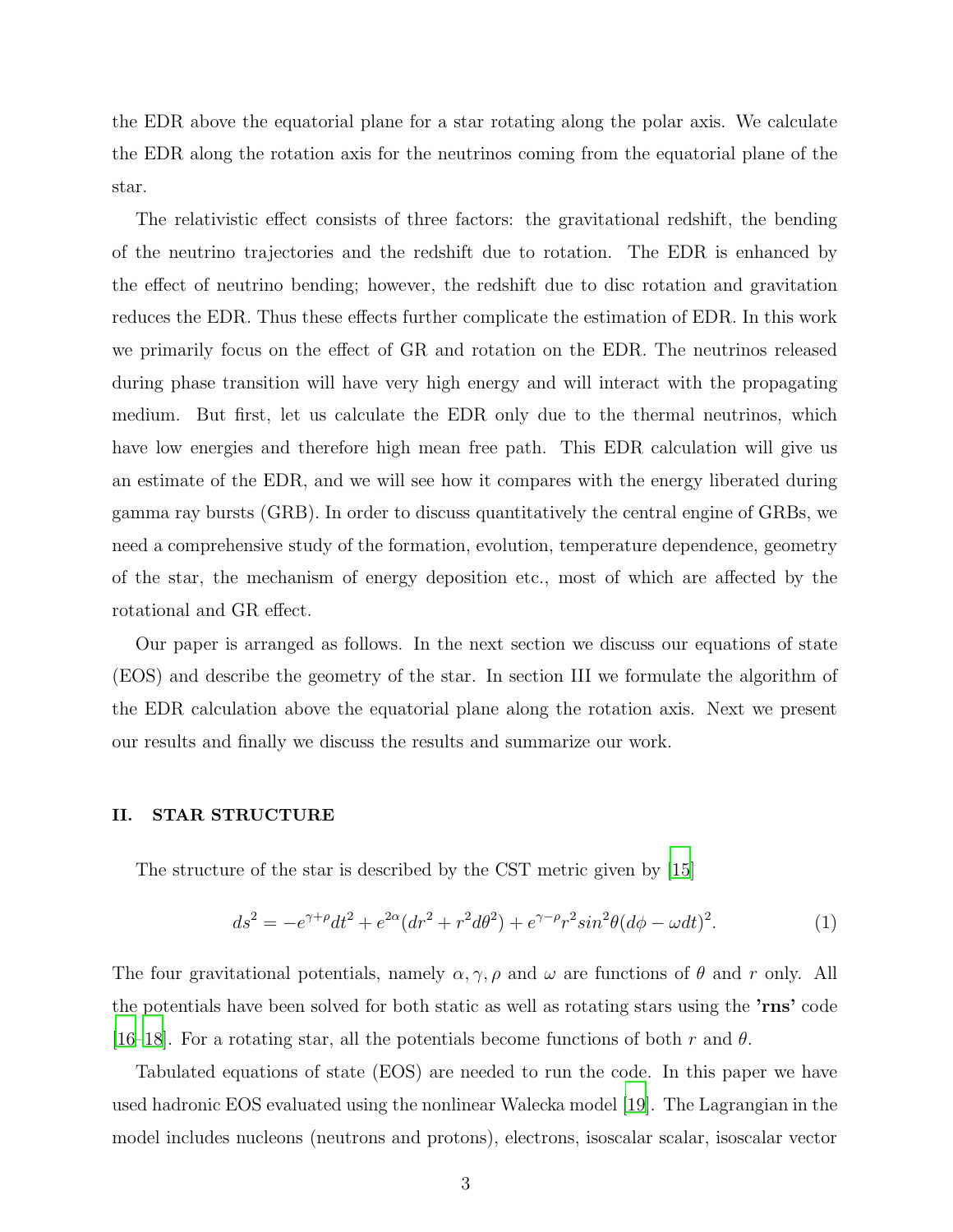and isovector vector mesons denoted by  $\psi_i$ ,  $\psi_e$ ,  $\sigma$ ,  $\omega^{\mu}$  and  $\rho^{a,\mu}$ , respectively. The Lagrangian also includes cubic and quartic self interaction terms of the  $\sigma$  field. The parameters of the nonlinear Walecka model are meson-baryon coupling constants, meson masses and the coefficient of the cubic and quartic self interaction of the  $\sigma$  mesons. The meson fields interact with the baryons through linear coupling. The  $\omega$  and  $\rho$  meson masses have been chosen to be their physical masses. The rest of the parameters, namely, nucleon-meson coupling constants and the coefficients of cubic and quartic terms of the  $\sigma$  meson self interaction are determined by fitting the nuclear matter saturation properties, namely, the binding energy/nucleon (-16 MeV), baryon density  $(\rho_0=0.17 \text{ fm}^{-3})$ , symmetry energy coefficient (32.5 MeV), Landau mass  $(0.83 \, m_n)$  and nuclear matter incompressibility  $(300 \text{ MeV})$ .

Using this tabulated EOS and a fixed central density, we run the **rns** code to obtain all the gravitational potentials as a function of r and  $\theta$ , which thereby define the shape, mass, rotational velocity and other parameters of the star. The shape of a fast rotating neutron star becomes oblate spheroid [\[15\]](#page-13-10). The star gets compressed along the z-axis, on the other hand along x and y-axes it bulges by equal amounts, thereby making the polar radius smaller than equatorial radius.

#### III. GR CALCULATION

In this section we study the GR effect on the neutrino pair annihilation rate. The coordinate system is oriented such that the equatorial plane lies along  $\theta = \frac{\pi}{2}$  $\frac{\pi}{2}$  and the polar plane along  $\theta = 0$ . We treat the equatorial plane as a disk from which the neutrinos are coming out and depositing their energy along different radial points on the rotation axis. Here we are interested in the EDR via neutrino pair annihilation near the rotation axis,  $\theta = 0$  [\[11,](#page-13-6) [12](#page-13-7)]. It has been shown earlier [\[11](#page-13-6)] that in the absence of gravitation the  $\theta$  dependence of the EDR is weak for small values of  $\theta$ . Although the  $\theta$  dependence of the gravitational effect may not necessarily be small, here we calculate the EDR at  $\theta = 0$  and assume it to be approximately the same for small values of  $\theta$ .

The energy deposited per unit volume per unit time is given as [\[6,](#page-13-1) [7](#page-13-2)]

$$
\dot{q}(r,\theta) = \int \int f_{\nu}(p_{\nu},r) f_{\overline{\nu}}(p_{\overline{\nu}},r) (\sigma |v_{\nu} - v_{\overline{\nu}}| \epsilon_{\nu} \epsilon_{\overline{\nu}}) \frac{\epsilon_{\nu} + \epsilon_{\overline{\nu}}}{\epsilon_{\nu} \epsilon_{\overline{\nu}}} d^3 p_{\nu} d^3 p_{\overline{\nu}},\tag{2}
$$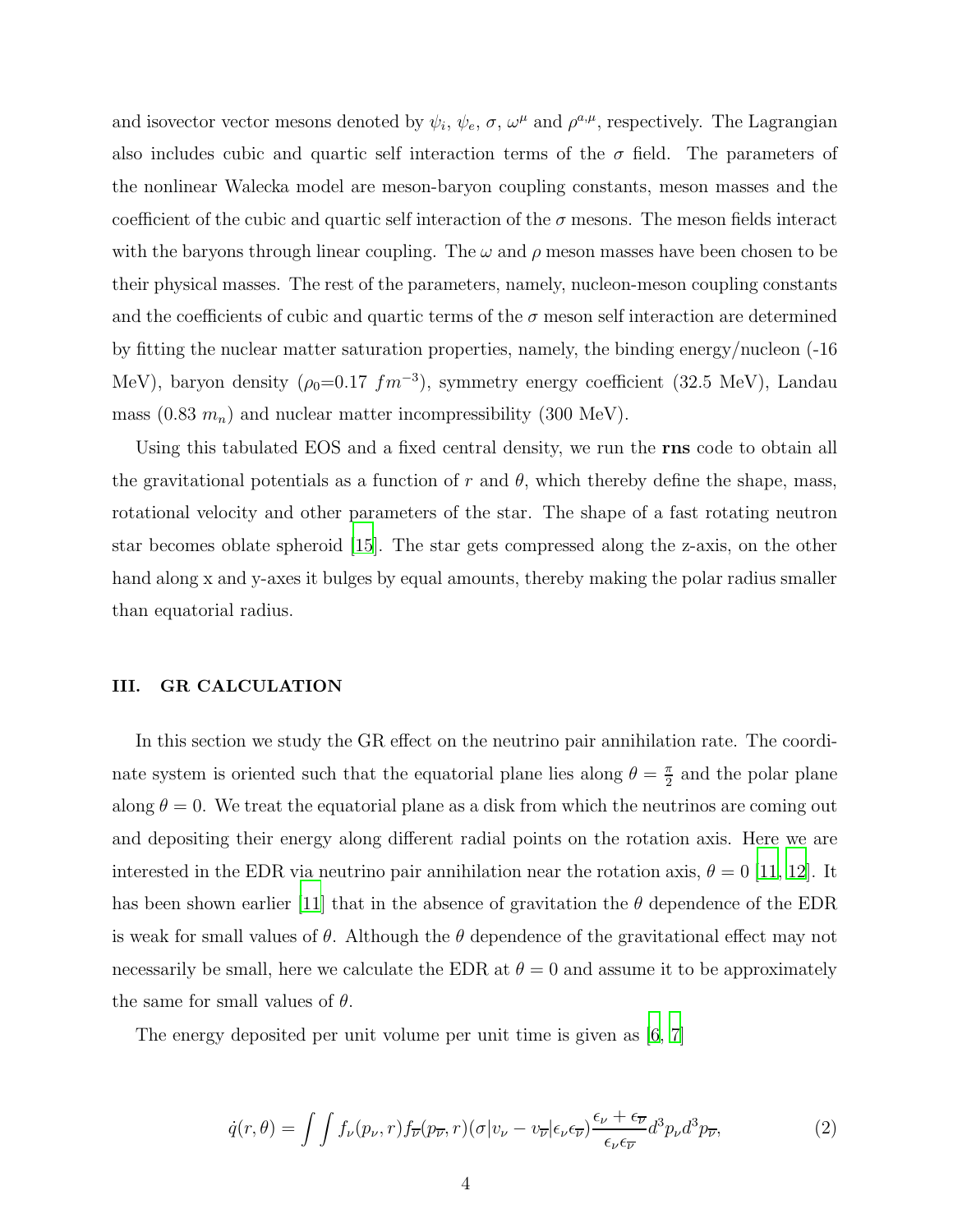where  $f_{\nu}$  ( $f_{\overline{\nu}}$ ) is the number density of neutrino (antineutrino),  $v_{\nu}$  is the neutrino velocity, and  $\sigma$  is the rest frame cross section for the process  $\nu\bar{\nu} \to e^+e^-$ . The Lorentz invariant term is given by

$$
(\sigma |v_{\nu} - v_{\overline{\nu}}| \epsilon_{\nu} \epsilon_{\overline{\nu}}) = \frac{D G_F^2}{3\pi} (\epsilon_{\nu} \epsilon_{\overline{\nu}} - p_{\nu} p_{\overline{\nu}})^2
$$
(3)

with

$$
G_F{}^2 = 5.29 \times 10^{-44} cm^2 MeV^{-2};\tag{4}
$$

$$
D = 1 \pm 4\sin^2\theta_w + 8\sin^4\theta_w. \tag{5}
$$

 $sin^2\theta_w = 0.23$ . (+) sign is for electron neutrino-antineutrino pair and (-) sign for other pairs.

As the geometry of the equatorial plane is circular, we can decouple the energy and angular dependence. Thus the rate of energy deposition is

<span id="page-4-0"></span>
$$
\dot{q}(r) = \frac{DG_F^2}{3\pi}F(r)\int\int f_{\nu}f_{\overline{\nu}}(\epsilon_{\nu} + \epsilon_{\overline{\nu}})\epsilon_{\nu}^3\epsilon_{\overline{\nu}}^3d\epsilon_{\nu}d\epsilon_{\overline{\nu}}\tag{6}
$$

where,  $F(r)$ , the angular integral, is given by [\[12\]](#page-13-7)

$$
F(r) = \frac{2\pi^2}{T_{eff}^9} \left(\frac{e^{\gamma+\rho}}{e^{\gamma+\rho}-r^2\omega^2 sin^2\theta e^{\gamma-\rho}}\right)^4 \left(2\int_{\theta_m}^{\theta_M} d\theta_{\nu} T_0^5 sin\theta_{\nu}\int_{\theta_m}^{\theta_M} d\theta_{\bar{\nu}} T_0^4 sin\theta_{\bar{\nu}}\right)
$$

$$
+\int_{\theta_m}^{\theta_M} d\theta_{\nu} T_0^5 sin^3\theta_{\nu}\int_{\theta_m}^{\theta_M} d\theta_{\bar{\nu}} T_0^4 sin^3\theta_{\bar{\nu}} + 2\int_{\theta_m}^{\theta_M} d\theta_{\nu} T_0^5 cos^2\theta_{\nu} sin\theta_{\nu}\int_{\theta_m}^{\theta_M} d\theta_{\bar{\nu}} T_0^4 cos^2\theta_{\bar{\nu}} sin\theta_{\bar{\nu}}
$$

$$
-4\int_{\theta_m}^{\theta_M} d\theta_{\nu} T_0^5 cos\theta_{\nu} sin\theta_{\nu}\int_{\theta_m}^{\theta_M} d\theta_{\bar{\nu}} T_0^4 cos\theta_{\bar{\nu}} sin\theta_{\bar{\nu}}\right) (7)
$$

where  $\theta_{\nu}, \theta_{\overline{\nu}}, \theta_{m}$  and  $\theta_{M}$  are explained later.

We calculate the energy integral numerically, integrating it from 0 to  $\infty$ . Both the angular and energy integrals have temperature dependence which is affected by the GR and rotational effects.  $T_{eff}$  is the effective temperature of the disc that is observed in the comoving frame. The value of  $T_0$  is the temperature of the disc that is observed at infinity. In the locally nonrotating frame a neutrino moves normally to the direction of the disk motion. In that case, the temperature suffers redshift both due to disk rotation and gravitation. Therefore the two temperature  $T_0$  and  $T_{eff}$  are related [\[12\]](#page-13-7), as

$$
T_0 = \frac{T_{eff}}{\Gamma} \sqrt{g_{tt} - \frac{g^2_{t\phi}}{g_{\phi\phi}}}.
$$
 (8)

 $g_{tt}, g_{t\phi}$  and  $g_{\phi\phi}$  are calculated from the metric.  $\Gamma$  is the Lorentz factor defined as  $\Gamma = \frac{1}{\sqrt{1-\phi^2}}$  $1-v^2$ with v being  $v = (\Delta - \omega) r \sin \theta e^{-\rho}$ ,  $\Delta$  the rotational velocity of the star.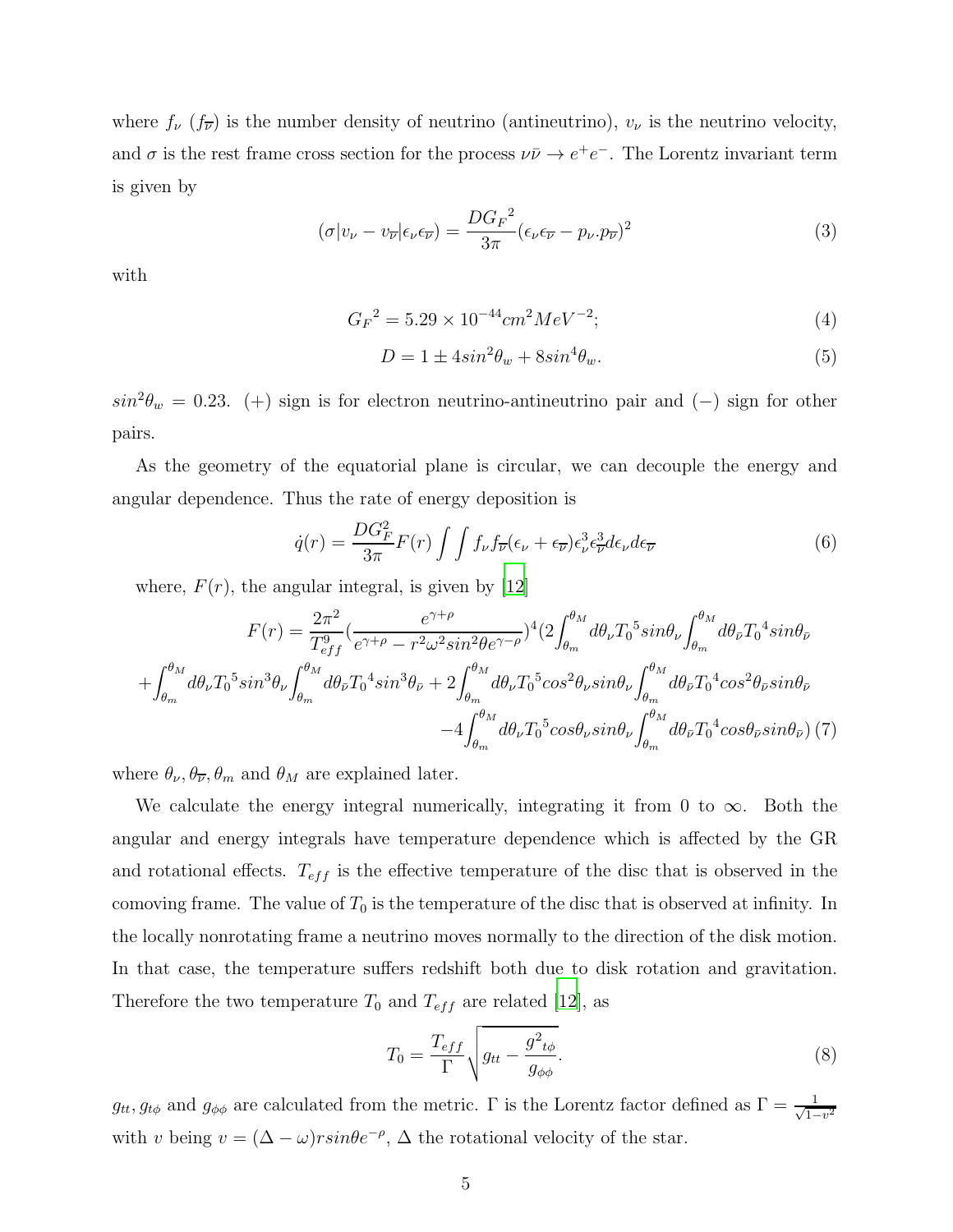In an earlier paper [\[14](#page-13-9)] a detailed GR calculation of the neutrino path has been done. For the present coordinate system, the 4- momentum [\[12\]](#page-13-7) is given by the equation,

$$
g_{\mu\nu}p^{\mu}p^{\nu} + \mu_m^2 = 0, \tag{9}
$$

where  $\mu_m$  is the rest mass of the particle and  $p^{\mu} = \frac{dx^{\mu}}{d\lambda}$ ,  $\lambda$  being the affine parameter. After a bit of algebra the final geodesic equation can be written as,

$$
e^{2\alpha} \left[ \frac{A(r,\theta)}{A(r,\theta) + \omega} \right]^2 \frac{e^{(\gamma - \rho)} r^2 \sin^2 \theta}{e^{2\alpha}} \tan^2 \theta_r [\omega (1 - \omega b) + \frac{e^{2\rho} b}{r^2 \sin^2 \theta}]^2
$$

$$
-e^{(\gamma + \rho)} (1 - \omega b)^2 + \frac{b^2}{r^2 \sin^2 \theta} e^{(\gamma + 3\rho)} = 0. \tag{10}
$$

 $A(r, \theta)$  is defined as

$$
A(r,\theta) = \frac{L}{E - \omega L} \frac{e^{2\rho}}{r^2 \sin^2 \theta}
$$

where  $E$  and  $L$  are the total energy and total angular momentum of the neutrino measured from infinity.

This equation can be solved using the potentials obtained from **rns** code to obtain a minimum radius  $r = R_{MPR}$ , the minimum photosphere radius, below which a massless particle (neutrino) emitted tangentially to the stellar surface  $(\theta_R = 0)$  would be gravitationally bound. This is also the minimum radius from which the neutrinos can come out from the disk.

From an angle  $\theta_{\nu}$  at a point  $(r, 0)$  (refer fig. 1), we can trace back a trajectory of the neutrino to its emission point on the disc. Thus the temperature  $T_0$  depends on  $\theta_{\nu}$ , and therefore  $T_{eff}$  appears in the integration of  $\theta_{\nu}$  in the angular integral. The neutrinos are coming out of the disk and depositing their energy along the rotation (symmetry) axis of the disk. The minimum radius from which the neutrinos can come out is given by MPR. The outermost point from which the neutrinos come out is the surface of the disc (i. e. the surface of the star along the equatorial plane). Figure 1. shows the layout of our problem, where neutrinos coming out from the disk are depositing their energy along the rotation axis. Neutrinos emitted from the disk at  $(r, \theta) = (R, \frac{\pi}{2})$ , arrive at point  $(r, 0)$  at the rotation axis. A neutrino coming from the MPR  $(R_{MPR})$  subtend angle  $\theta_m$  with the rotation axis, the minimum value of  $\theta_{\nu}$  and that coming from the outer surface of the disk  $(R_{Sur})$  subtends angle  $\theta_M$ , the maximum value of  $\theta_{\nu}$ . The angle  $\theta_{\nu}$  is defined as the angle between position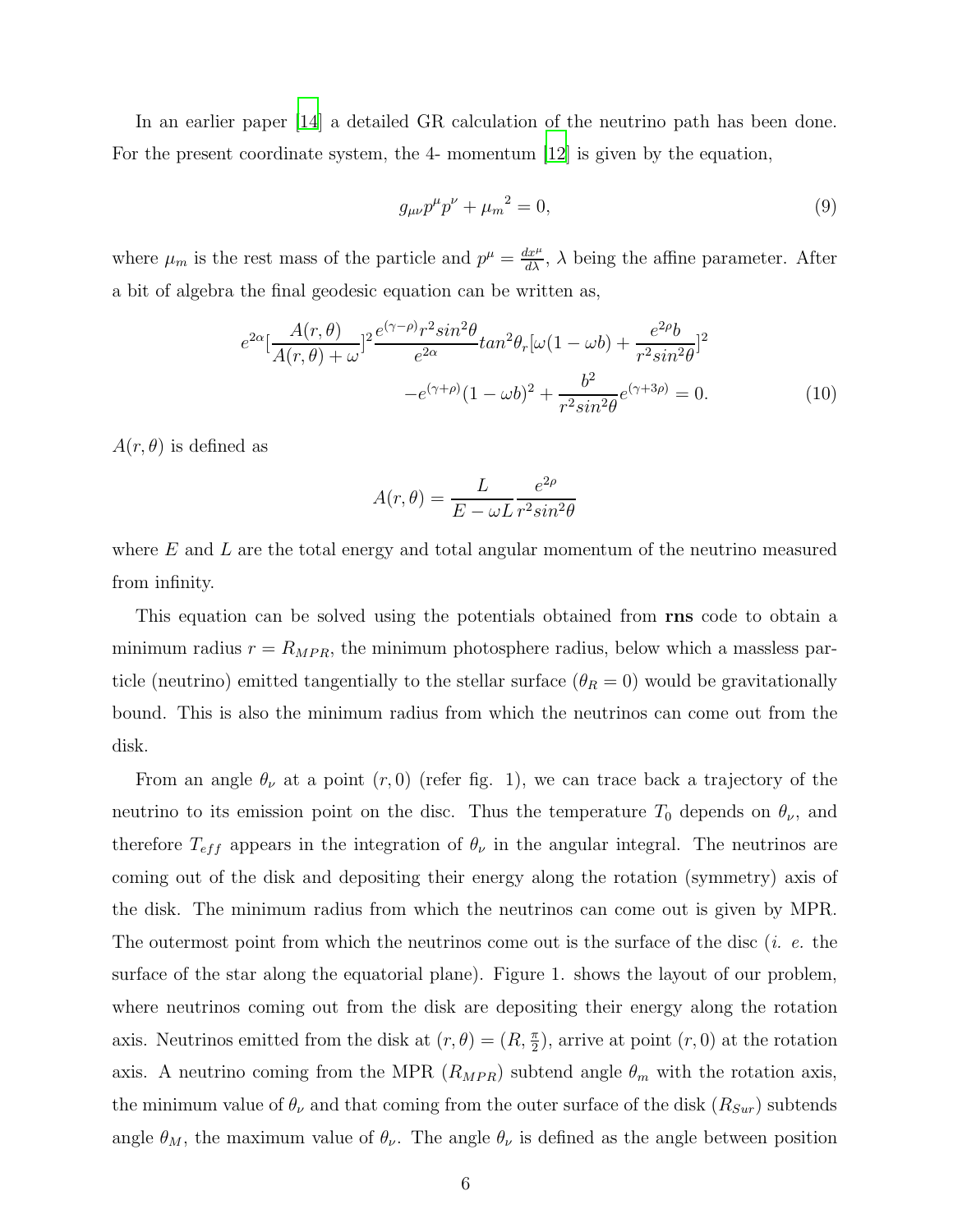vector r and  $p_{\nu}$ . The minimum and the maximum angles are given by

$$
sin\theta_m = \frac{(R_{MPR}e^{-\rho_{MPR}})(1+\omega r e^{-\rho})}{(1+\omega_{MPR}R_{MPR}e^{-\rho_{MPR}})(r e^{-\rho})}
$$
(11)

and

$$
sin\theta_M = \frac{(R_{Sur}e^{-\rho_{Sur}})(1+\omega r e^{-\rho})}{(1+\omega_{Sur}R_{Sur}e^{-\rho_{Sur}})(r e^{-\rho})}.
$$
\n(12)

The EDR is now calculated by integrating  $\dot{q}$  over the proper volume. We calculate the amount of energy deposited along the rotation axis within an angular opening of about ten degrees [\[11\]](#page-13-6). The point on the rotation axis from where we start our calculation is  $r = R_{MPR}$ . Therefore the EDR is given by

$$
EDR = 2\pi \int_{r_n}^{r_{n+1}} dr \int_{\theta_1}^{\theta_2} \dot{q}(r) r^2 \sin\theta \frac{e^{(2\alpha + (\gamma - \rho)/2)}}{\sqrt{1 - v^2}} d\theta. \tag{13}
$$

The integration is done over radial bin of 100m, i.e.  $r_{n+1} - r_n = 100m$ , and an angular width of ten degree, **i.e.**  $\theta_1 = 0^\circ$  and  $\theta_2 = 10^\circ$ .

The observed luminosity at infinity  $L_{\infty}$  of the neutrino pairs annihilation is given by

$$
L_{\infty} = \left[\frac{g^2_{t\phi}(R)}{g_{\phi\phi}(R)} - g_{tt}(R)\right]L(R)
$$
\n(14)

The neutrino luminosity at the MPR is

$$
L(R) = L_{\nu} + L_{\bar{\nu}} = \frac{7}{16} 4\pi R^2 a T_{eff}{}^4(R)
$$
\n(15)

where a is the radiation constant.

In general the total neutrino luminosity will depend on the neutrino emissivity and can be evaluated with the volume integral of angle averaged neutrino emissivity [\[20](#page-13-14)]. Since some of the neutrinos will be depositing their energy in  $e^+e^-$  pairs, the total emissivity and hence neutrino luminosity will decrease accordingly. One should also consider the actual number of neutrinos trapped, the number of which will depend on the neutrino energy, matter density and temperature. In eqn.[14] we have considered only the total luminosity as observed due to the red-shift in temperature. Moreover, eqn. [15] is valid for the case where neutrino chemical potential inside MPR is small enough compared to the temperature. Hence, the above values of luminosity, given by eqns. (14) and (15) will provide with a lower limit.

We consider a NS which is of the order of a minute old. The average neutrino energy is of the order of few  $MeV$ , and the neutrino mean free path is of the order of the radius of the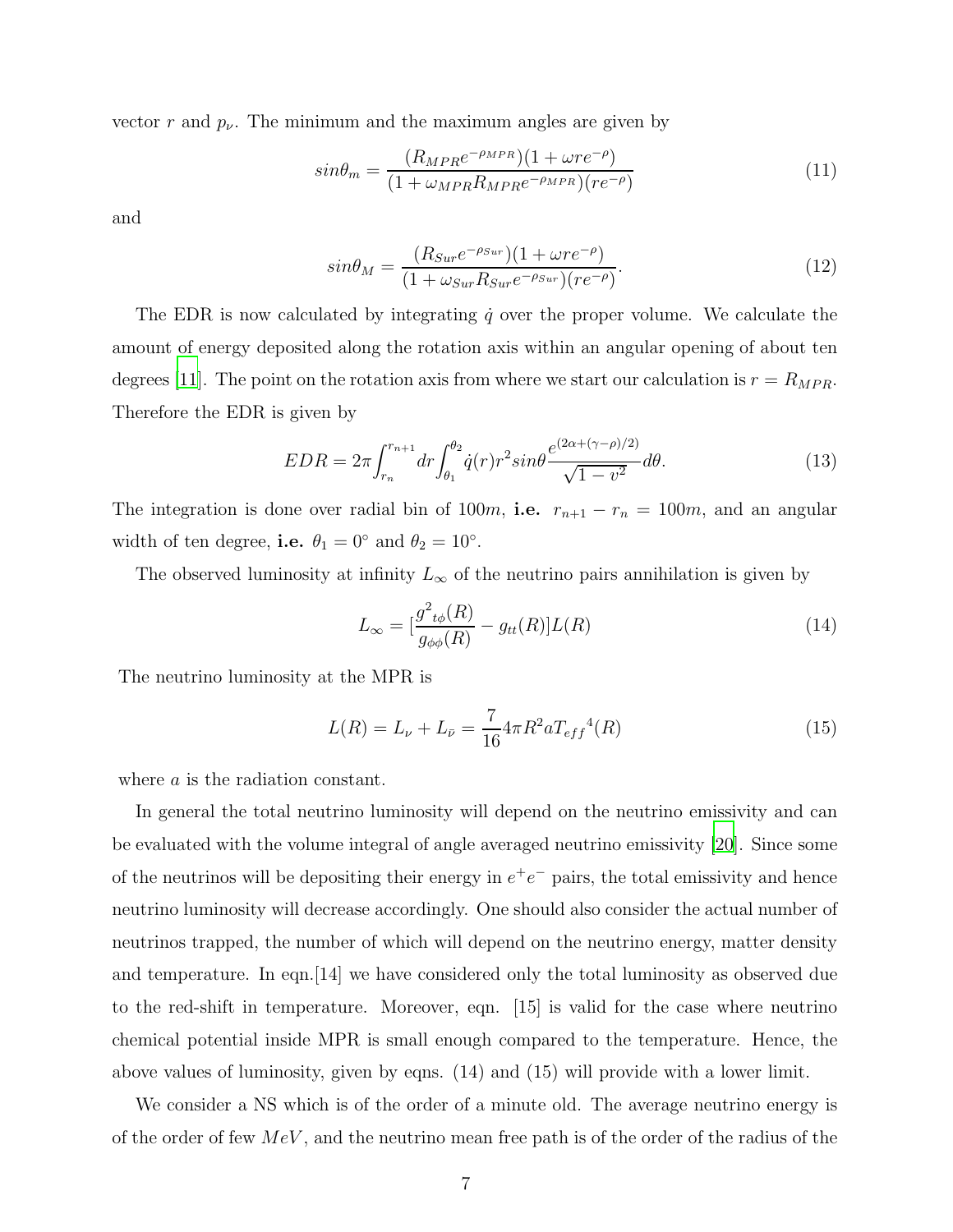star [\[21\]](#page-13-15). We start our calculation with three different central temperature,  $1MeV$ ,  $5MeV$ and  $10MeV$ . We consider the neutrinos comes out from the disk beyond the MPR (which is  $4Km$ ). At this distance the star is much less dense than the central part, actually if the central density is 7 times the nuclear saturation density, the density at MPR is less than 4 times nuclear matter saturation density. In our problem we are considering only the thermal neutrinos. Following the prescription given in ref. [\[22\]](#page-13-16), the mean free path of the neutrinos with such energy and the given density is of the order of kilometers. Other calculations [\[23](#page-13-17), [24](#page-13-18)] do not alter the result much and the mean free path of the neutrinos for density and temperature of the star considered in the present study remains of the order of kilometers. Therefore the neutrinos can travel quite a distance within the star and deposit their energy along the rotation axis.

#### IV. RESULTS

We choose the central density of the star to be  $1 \times 10^{15}$  gm/cm<sup>3</sup>, for which the Keplerian velocity is  $0.61 \times 10^4 s^{-1}$ . For comparison we have also done the calculation for a slow star  $(0.4 \times 10^{4} s^{-1})$ . For the Keplerian star the equatorial radius is 16km, which serves as the outermost point of the disk. The innermost point from which the neutrinos can contribute in the EDR is the MPR, which is  $4km$  from the center. The same two points for the slowly rotating star are  $12km$  and  $4.7km$  respectively [\[14](#page-13-9)].

Before discussing our results, we would like to mention that our present approach is a simplification of the actual scenario and the effect of neutrino inside NS may be more complicated. The trapping of neutrino inside the MPR may result in a change in the temperature profile as well as structure of the NS. For example, during the Neutrino cooling period, the external layer near the MPR, where the neutrino trapping reaches highest efficiency, temperature may become higher than the temperature in the inner layers. This effect will then lead to an inflow of heat to the interior through some processes [\[25\]](#page-13-19). This could then influence the internal structure of the NS.

It has also been found [\[26\]](#page-13-20) that the presence of neutrino changes the composition of matter significantly with respect to the neutrino free case; matter becomes more proton reach and hyperons appear at higher densities. Since the presence of hyperons softens the EOS, in presence of neutrino trapping EOS will become stiffer.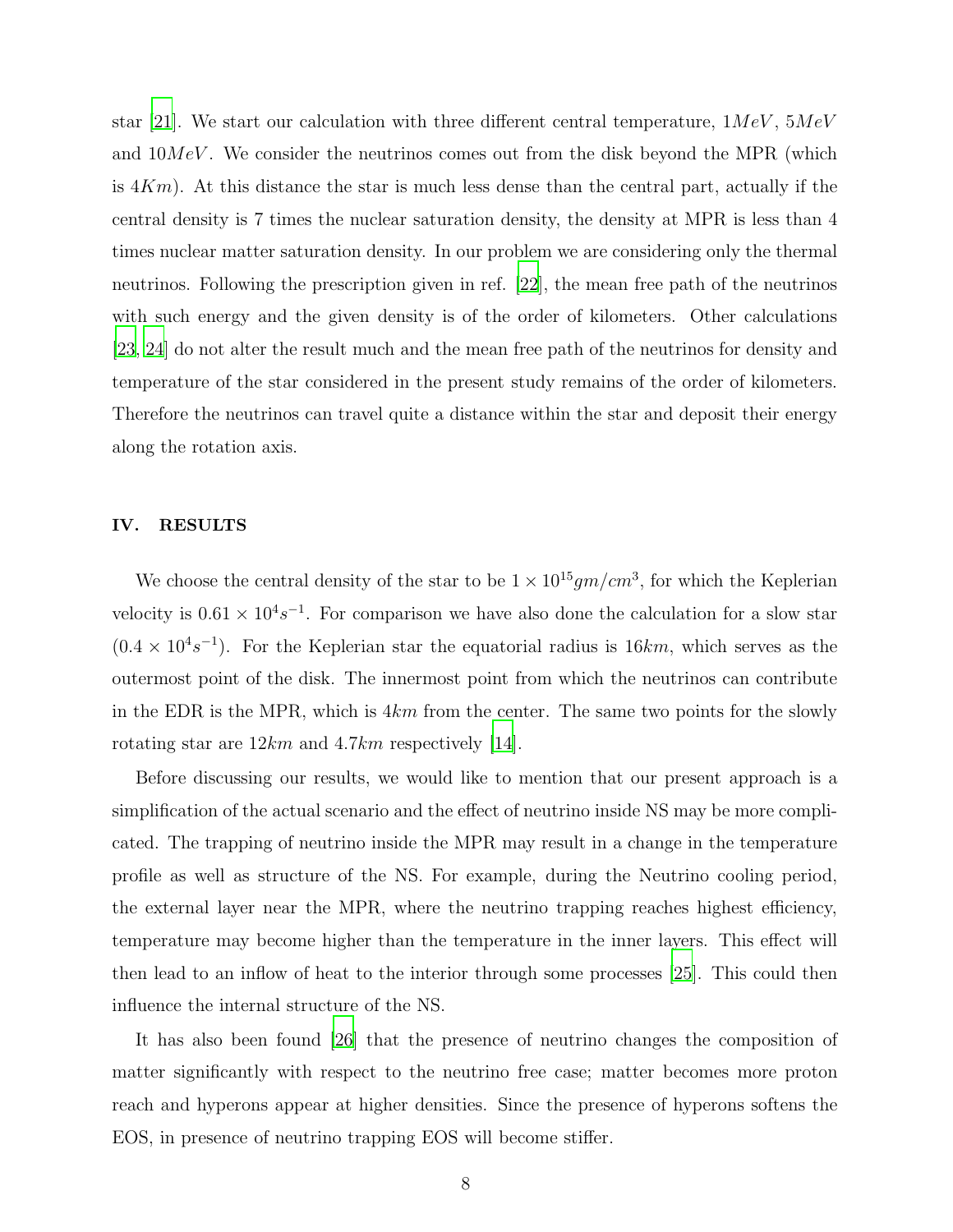In general the neutrino mean free path decreases with temperature (at fixed density) and density (for fixed temperature)[\[21,](#page-13-15) [27\]](#page-13-21). So the high neutrino trapping and hence the increase in the temperature near the MPR will result in the decrease in the mean free path thereby changing the temperature profile of the star [\[20\]](#page-13-14).

The emissivity (energy emitted per unit volume per unit time)may be taken to be proportional to  $T^6$  and  $n_B^{-1/3}$  [\[28](#page-13-22)],  $n_B$  being the baryon density. This is the amount of energy (per unit volume per unit time) deposited in the matter, if all the neutrinos are trapped. For a nonrotating spherical NS, made up of nucleons only, the density  $n_B$  may be taken to be proportional to  $r^{-3}$ , r being the radius of the star. Hence the emissivity varies as  $1/r$ . If we assume all the energy deposited goes into thermal energy, then temperature due to this deposition will also vary as  $1/r$ . So there will be a temperature gradient (TG) of  $1/r$  along the disk in the present problem. Since a rotating star changes its shape and becomes an oblate spheroid, the density and hence the temperature variation may change accordingly.

Here we first assume an isothermal disk, *i.e.* there is no TG along the disk. Figure 2 shows the variation of the EDR along the rotation axis of the star for three different temperatures  $(1MeV, 5MeV, and 10MeV)$ . The neutrino mean energy is in the range between  $1-10MeV$ . Initially the EDR increases with distance and it reaches a maximum value at a distance of 16km and after that it falls off gradually. The EDR is maximum for central temperature  $T_C = 10MeV$  and minimum for  $T_C = 1MeV$ , which shows that the EDR increases with increase in temperature of the disk. For  $T<sub>C</sub> = 10MeV$  the maximum EDR is at a point about 16km and the value of EDR is  $3.3 \times 10^{47} erg/s$ , and the total energy deposited per second in the vicinity of the star (calculated by integrating EDR) is of the order of  $10^{49} erg/s$ . If we further increase the temperature to  $20MeV$  the total energy deposited per second near the star is of the order of  $10^{51} - 10^{52} erg/s$ , close to that of the energy liberated during GRBs. At this temperature the observed luminosity  $L_{\infty}$  is of the order of the EDR. This implies that the neutrino becomes optically thick for the pairs annihilation. For  $T_C = 10MeV$  the EDR is 0.1 percent of the neutrino luminosity  $(L_{\infty} \text{ is } 9 \times 10^{51} \text{erg/s}).$ 

Let us try to understand the peculiar nature of initial increase in EDR with distance. From figure 3, for the isothermal disk the temperature  $T_0$ , seen by an observer at infinity, increases as the distance from the star increases. In this case  $T_0$  becomes hotter with distance and therefore it approaches  $T_{eff}$  (equal to  $T_C$  for isothermal disk) at large distance. As the disk is isothermal everywhere along the disk its temperature is constant. At close distance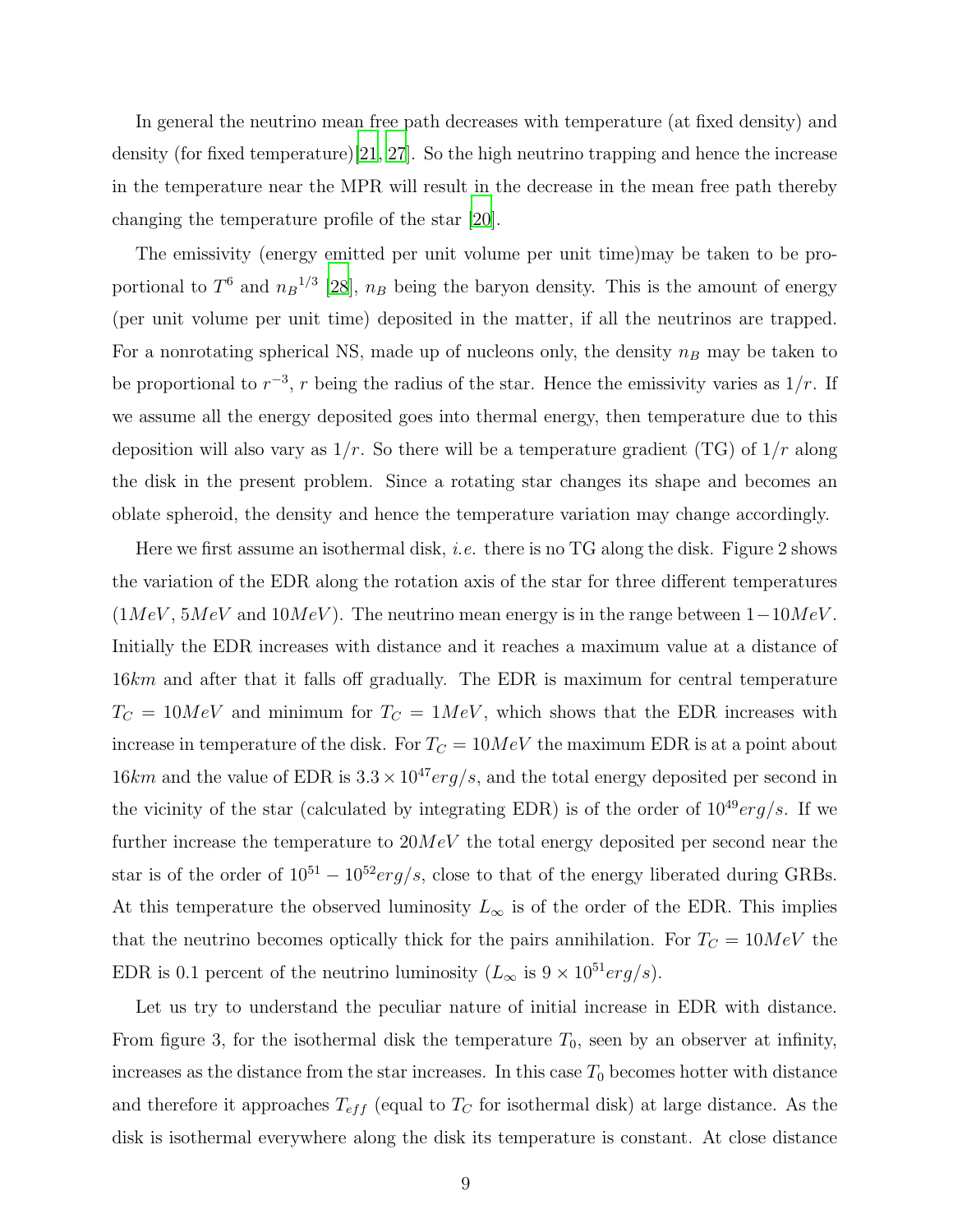from the center of the disk along the rotation axis the contribution from the the inner part of the disk is greater and at larger distance the contribution is mostly from the outer part of the disk. This does not make any difference for the isothermal disk as all along the disk the temperature is constant. As we go to a larger distance the GR effect reduces and  $T_0$ approaches  $T_{eff}$ . But for the disk with TG,  $T_0$  will decrease with distance, unlike the above isothermal case. This is because as we go to a larger distance along the rotation axis the contribution from the outer part of the disk will dominate. For the disk with TG as we move outward along the disk its temperature decreases rapidly and is much smaller than the central temperature. Although at a large distance GR effect will become less,  $T_0$  will still decrease as here the temperature contribution comes mainly from the outer surface of the disk which is at a much lower temperature.

Looking at figure 4, for the isothermal disk, we see that  $F(r)$  (eqn. [7\)](#page-4-0) decreases with distance and falls to zero after  $25km$ . For the disk with temperature gradient we see that  $F(r)$  initially increases and after about  $8km$  it starts to fall, unlike the isothermal case where it decreases throughout.

For an isothermal disk, initially the temperature dominates and EDR increases but after some distance (where  $F(r)$  decreases but temperature increases)  $F(r)$  becomes the dominating factor and the EDR decreases. The disk temperature observed at infinity is higher at outer region and the EDR increases with temperature. On the other hand the Doppler effect due to disk rotation reduces the EDR. The EDR calculated non relativistically at the MPR is half that of the relativistic case  $[6, 7]$  $[6, 7]$  $[6, 7]$ .

The EDR via neutrino pair annihilation is strongly dependent on disk temperature. Therefore let us calculate the pair annihilation of neutrinos emitted from the disk with TG. As discussed previously one of the other extreme case will be the disk with  $TG = 1/r_d$  ( $r_d$  is the radial distance along the disk). For comparison we also plot curves with  $TG = 1/r_d^{1/2}$ . Due to variation of disk temperature, the temperature at the MPR (initial temperature from which our calculation starts) is much less than that of the central temperature. For  $T_C = 10MeV$  and  $TG = 1/r_d$  the  $T_0$  at MPR is less than  $2MeV$  and the temperature falls very rapidly and reaches negligible values beyond  $50km$ . The case of  $TG = 1/r_d^{1/2}$  the situation is not so pessimistic. For the hotter star  $(T<sub>C</sub> = 10MeV)$ ,  $T<sub>0</sub>$  at the MPR is above 3MeV and does not fall to zero at large distances.

Figure 5 shows the variation of EDR, for disk with TG, along the rotation axis of the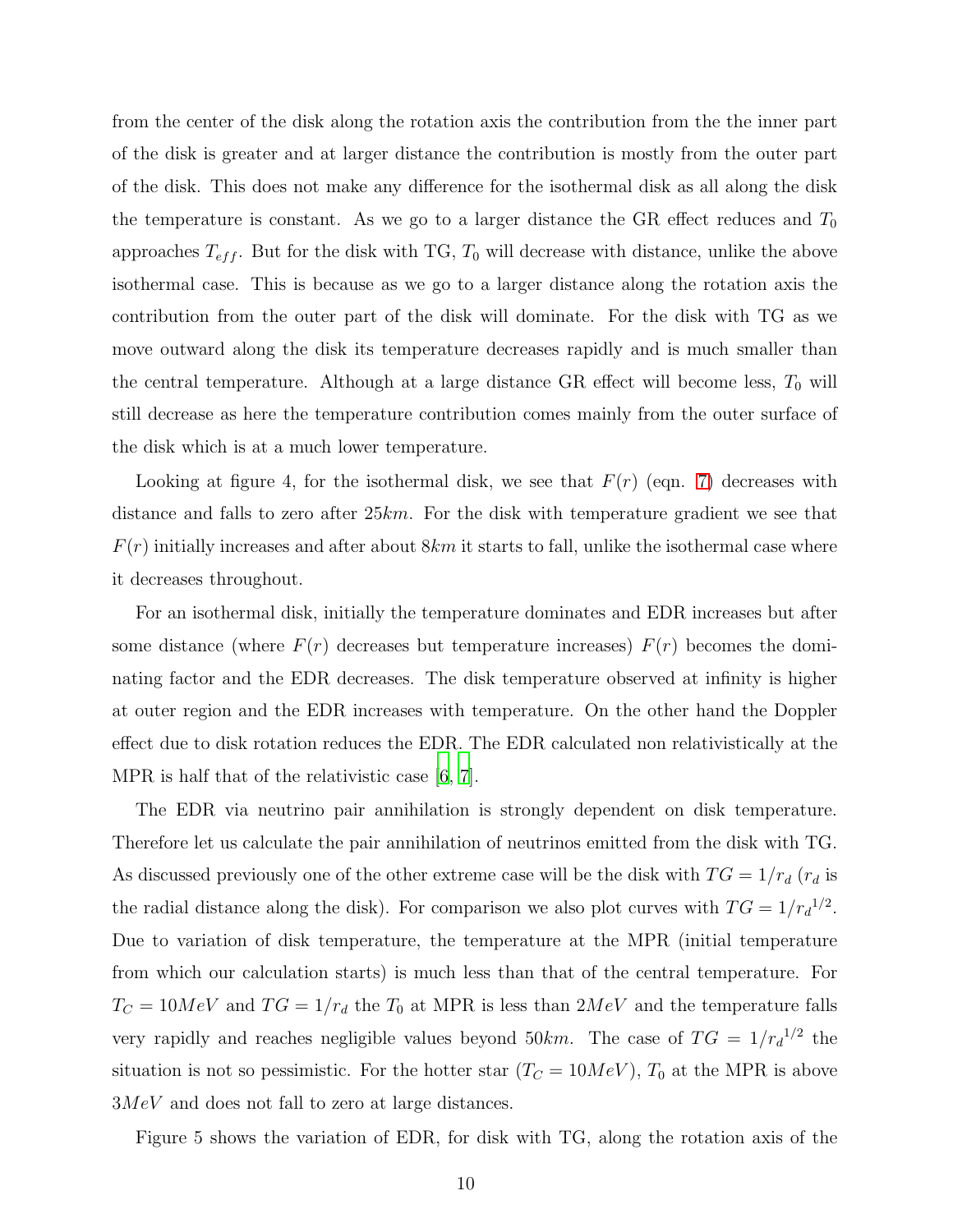star for two different central temperatures  $5MeV$  and  $10MeV$ . For  $T_C = 10MeV$  with  $TG = 1/r_d$  (surface temperature is  $0.4MeV$ ), the initial value of EDR is  $10^{40} erg/s$  and it falls very sharply to zero at a distance of  $50km$ . The total EDR is near to  $10^{41} erg/s$ . The disadvantage of the TG disk is that the EDR is 10 percent of the neutrino luminosity  $(L_{\infty} = 9 \times 10^{41} erg/s)$ , thereby again imposing the problem of neutrino opacity and also the baryon contamination problem [\[12\]](#page-13-7). For  $T_C = 5MeV$  the fall is even sharper. For  $TG = 1/r_d^{1/2}$  the fall in EDR is much slower and near the MPR the EDR, for central temperature  $T_C = 10MeV$  (surface temperature is  $2MeV$ ), is of the order of  $10^{43} erg/s$ . For the colder disk the initial EDR is much smaller.

These curves show that the EDR is very sensitive to temperature as well as to TG. At smaller  $r$ , temperature is the governing factor in determining the nature of EDR, therefore EDR decreases. As r increases,  $F(r)$ , which strongly decreases with r, becomes the dominant factor and EDR decreases further. Hence, here the EDR falls off much faster than the isothermal case.

The value of EDR increases if we go inwards from the MPR. If we go close towards the center, the EDR increases due to the increase in temperature of the disk. Near the center the value of EDR for non relativistic calculation and that with GR effect along with TG becomes the same. But as we go outwards the value of the EDR for the GR calculation becomes less than the non-relativistic case. This is because, for GR calculation, the disk temperature falls as we go outwards along the disk.

The slowly rotating star has a much smaller disk (smaller equatorial plane) and its MPR is 4.7km, larger than the keplerian star. The gross nature of the EDR is more or less same, but the value of maximum EDR is slightly larger. The temperature and  $F(r)$  plot is about the same, only the maximum value of  $F(r)$  being slightly larger. Due to this reason the EDR for the slow star is greater (twice) than that for the keplerian star. Therefore the rotational velocity seems to have some negative effect on the EDR and as the rotational velocity increases the EDR decreases. The other important conclusion from the above discussion is that the isothermal disk is more advantageous while considering the opacity and baryon contamination problem (as for isothermal disk the ratio of EDR on  $L_{\infty}$  is minimum).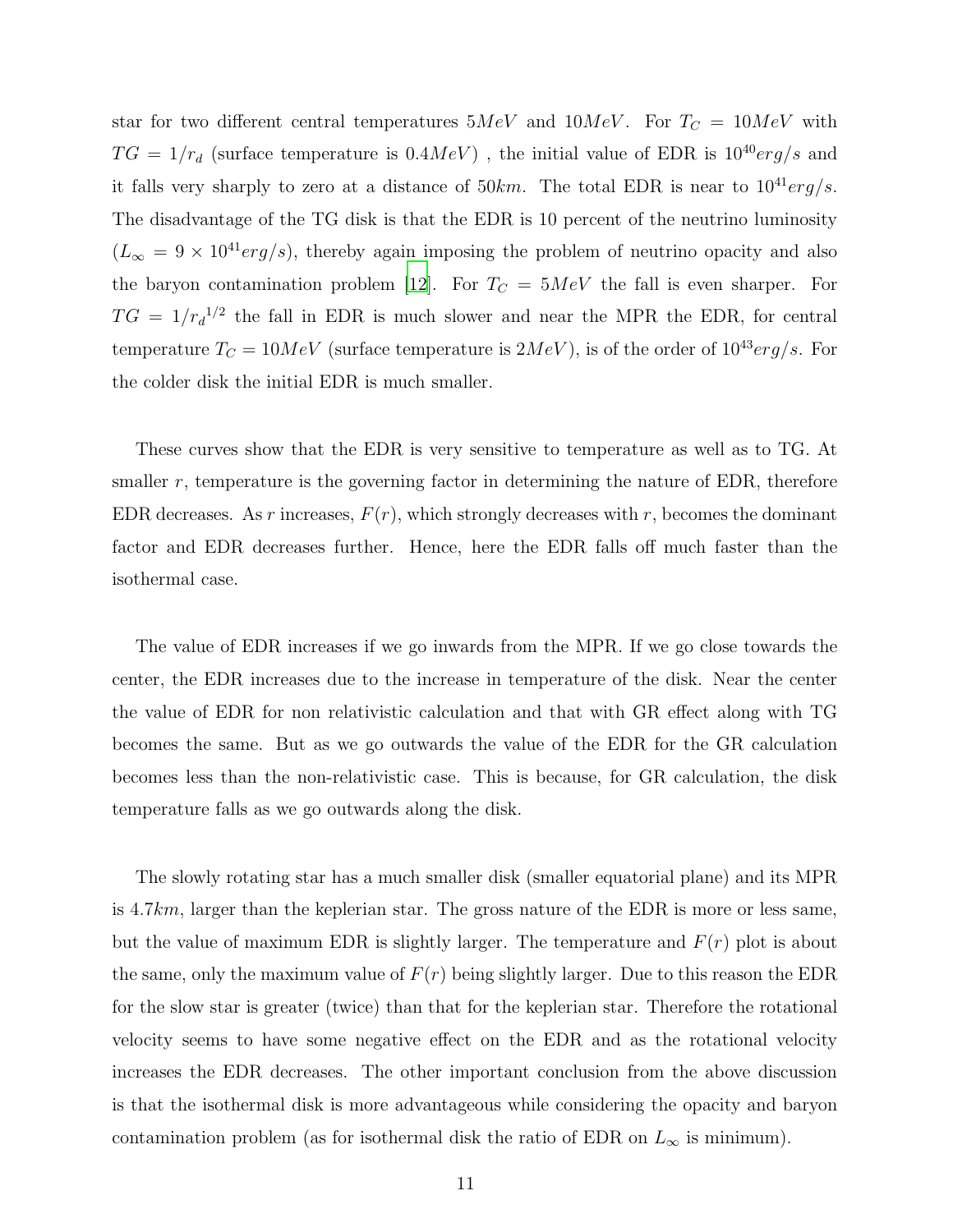#### V. SUMMARY AND DISCUSSION

In this article we have investigated the GR effect on the EDR of  $\nu\bar{\nu} \rightarrow e^+e^-$  reaction in a rotating neutron star described by CST metric. Here we have calculated the EDR for the neutrinos coming out of the equatorial disk and depositing energy along the rotation axis of the star, above the equatorial plane. The bending of the neutrino trajectories, and the redshift due to disk rotation along with gravitation has been taken into consideration.

We find that for an isothermal disk, initially the EDR increases with distance and reaches a maximum value and then decreases with distance. This is due to the fact that there is a competition between the temperature and the Doppler effect due to disk rotation (characterized by  $F(r)$ ). The temperature observed by the observer at infinity  $(T_0)$  increases and at large distance becomes same as that of the effective temperature  $(T_{eff})$  whereas  $F(r)$ decreases with increase in distance from the disk. In the case of disk with TG, the EDR falls off very quickly with distance. For  $TG = 1/r_d$  the slope with which EDR falls is much greater than that for  $TG = 1/r_d^{1/2}$ . The  $F(r)$  increases initially but it also decreases after some distance and falls very near to zero at about 50km. Both the isothermal and TG picture shows that the EDR is a very sensitive function of temperature, and as temperature decreases the EDR also decreases. We also conclude that the isothermal disk is more advantageous in avoiding opacity and baryon contamination problem. The slow star shows more or less the same nature except for the fact that EDR for the slow star is about twice that for the keplerian star. The rotational effect reduces the EDR.

The method in which the angular integral is calculated is somewhat similar to that mentioned in ref. [\[11,](#page-13-6) [12\]](#page-13-7). In that paper, the authors had calculated the energy deposition due to neutrino-antineutrino annihilation above a black hole. The Kerr metric describes the black hole, which is flat disk, and the neutrinos emitted from the disk contribute to the deposited energy. The calculation of the energy integral is different in our case and the star is at much lower temperature. In our discussion the neutrino are emitted from the equatorial plane of the star, which is a circular disk, and deposit their energy along the rotation axis of the star (described in fig. 1). The innermost point from which the neutrino contribute is the MPR and the outermost point is the star surface. We have calculated the EDR for the neutrinos coming out from the equatorial plane. If we consider the star to be spherical, the total EDR for the entire star can be obtained multiplying the EDR calculated for the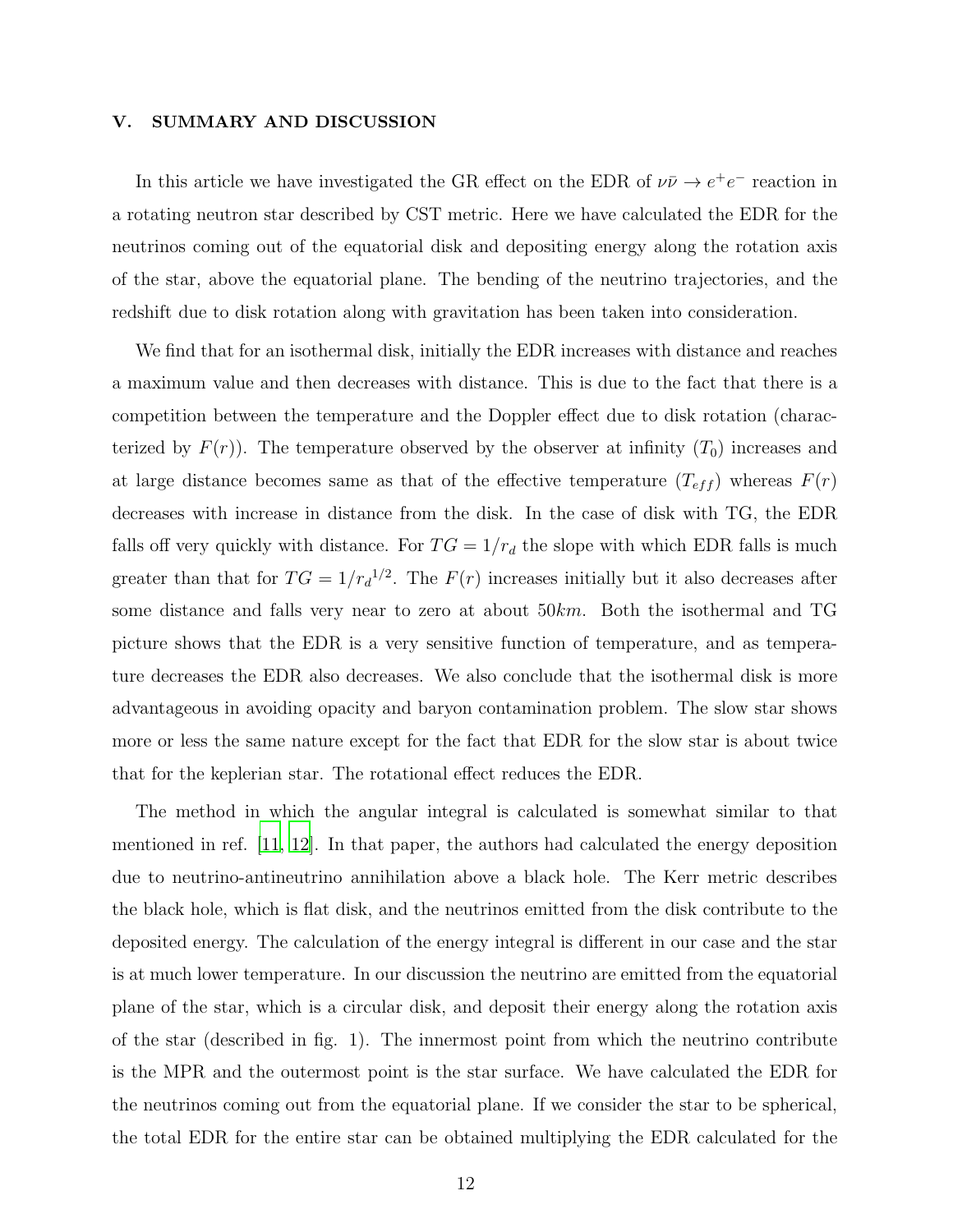equatorial plane by  $2\pi$ , for which the EDR comes out to be of the order of  $10^{50} ergs/s$ . If we consider long duration GRB this EDR is quite close to that of the energy liberated during the GRB ( $\sim 10^{52} ergs$ ).

To summarize, we find that the EDR is very sensitive both to the temperature and TG of the disk. The deposition energy is contributed mainly by the neutrinos arriving from the central region where the temperature is higher. The maximum energy is deposited near the surface. As we move outwards the deposition energy reduces and is smaller than that of the non relativistic calculation. The maximum amount of energy deposited for an isothermal disk is few times  $10^{49} ergs/s$ , within a small angle. The isothermal disk is the most advantageous while avoiding opacity and baryon contamination problem. Taking the disk to be isothermal a rough estimate of a spherical star provides EDR quite close to that of the energy liberated during a long duration GRB. The total energy deposition from a rotating neutron star would also depend on the off-axis contributions, but expected that most of the contribution will be along the rotation axis (if it coincides with the magnetic poles), as the particles comes out of the star along the magnetic poles. The high energy neutrinos created during phase transition may further change the EDR. To get an estimate of the total energy deposition, one needs to do a detailed numerical simulation taking into account all possible contributions. Such a calculation is in progress and we hope to report it in the near future.

#### ACKNOWLEDGMENTS

A.B thanks UGC for financial support. S.K.G. and S.R thank DST, Govt of India, for financial support. It is also partly supported by grant no. SR/S2HEP12/2007, funded by DST, India.

- <span id="page-12-0"></span>[1] A. Bhattacharyya, S. K. Ghosh, P. Joarder, R. Mallick and S. Raha, Phys. Rev. C 74, 065804 (2006)
- <span id="page-12-1"></span>[2] A. Bhattacharyya, S. K. Ghosh, R. Mallick and S. Raha, Phys. Rev. C 76, 052801 (2007)
- <span id="page-12-2"></span>[3] S. K. Ghosh, S. C. Phatak and P. K. Sahu, Nucl. Phys. A 596, 670 (1996)
- <span id="page-12-3"></span>[4] J. Alam, S. Raha and B. Sinha, Phys. Rep. 273, 243 (1996)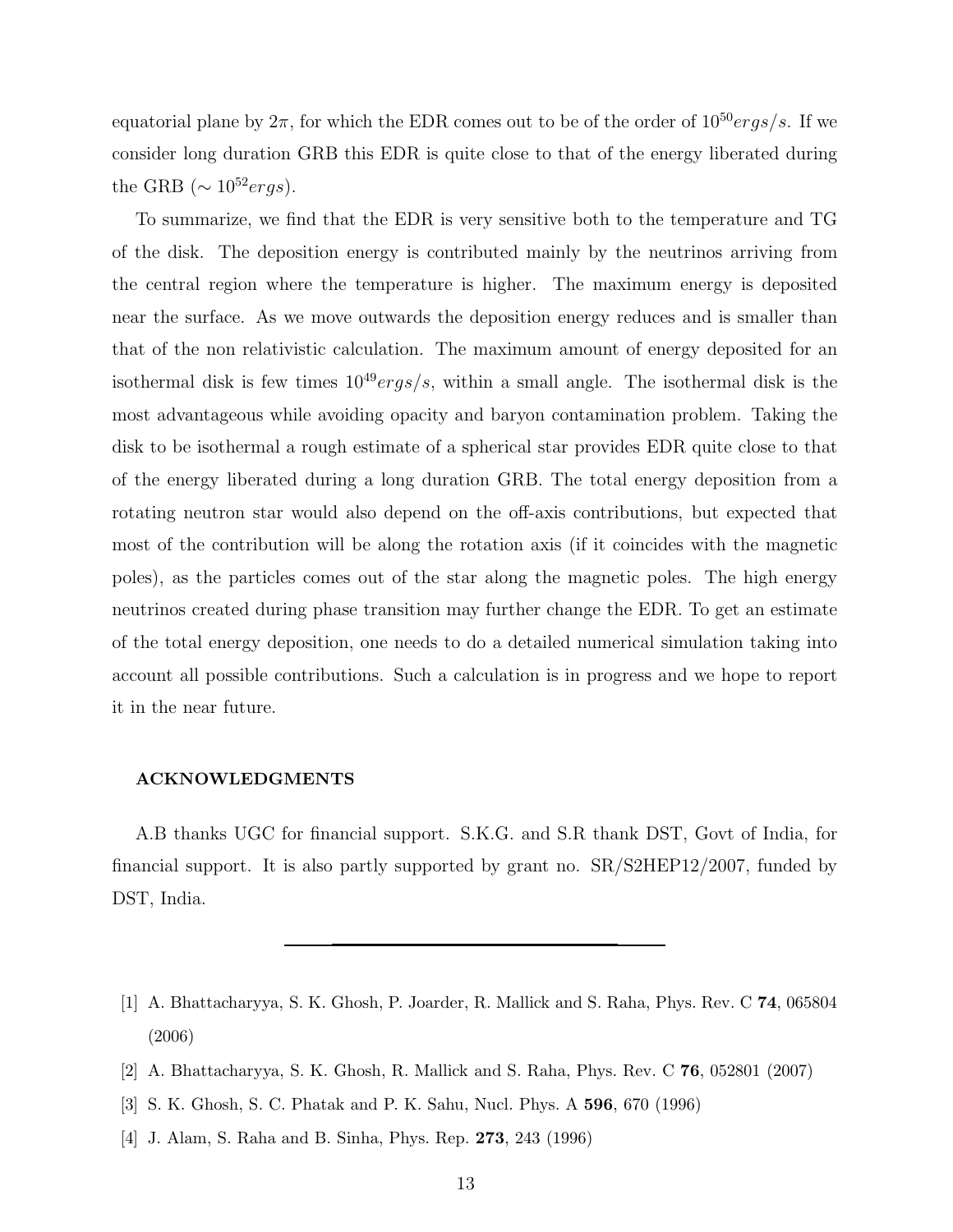- <span id="page-13-1"></span><span id="page-13-0"></span>[5] A. Bhattacharyya, S. K. Ghosh, S. Raha, Phys. Lett. B 635, 195 (2006)
- <span id="page-13-2"></span>[6] J. Cooperstein, L. J. van der Horn and E. Baron, Astrophys. J. 309, 653 (1986)
- <span id="page-13-3"></span>[7] J. Goodman, A. Dar and S. Nussinov, Astrophys. J. 314, L7 (1987)
- <span id="page-13-4"></span>[8] J. D. Salmonson and J. R. Wilson, Astrophys. J. 517, 859 (1999)
- <span id="page-13-5"></span>[9] J. D. Salmonson and J. R. Wilson, Astrophys. J. 578, 310 (2002)
- <span id="page-13-6"></span>[10] A. R. Prasanna and S. Goswami, Phys. Lett. B 526, 27 (2001)
- <span id="page-13-7"></span>[11] K. Asano and T. Fukuyama, Astrophys. J. 531, 949 (2000)
- <span id="page-13-8"></span>[12] K. Asano and T. Fukuyama, Astrophys. J. 546, 1019 (2001)
- <span id="page-13-9"></span>[13] R. Birkl, M. A. Aloy, H. -Th. Janka and E. Mueller, Astronomy & Astrophysics 463, 51 (2007)
- <span id="page-13-10"></span>[14] R. Mallick and S. Majumder, Phys. Rev. D 79, 023001 (2009)
- <span id="page-13-11"></span>[15] G. B. Cook, S. L. Shapiro and S. A. Teukolsky, Astrophys. J. 398, 203 (1992)
- [16] H. Komatsu, Y. Eriguchi and I. Hachisu, Mon. Not. R. Astron. Soc. 237, 355 (1989)
- <span id="page-13-12"></span>[17] A. Bhattacharyya, S. K. Ghosh, M. Hanauske and S. Raha, Phys. Rev. C 71, 048801 (2005)
- <span id="page-13-13"></span>[18] N. Stergioulas and J. L. Friedman, Astrophys. J. 444, 306-311 (1995)
- [19] J. Ellis, J. I. Kapusta and K. A. Olive, Nucl. Phys. B 348, 345 (1991)
- <span id="page-13-15"></span><span id="page-13-14"></span>[20] J. Berdermann, D. Blaschke and H. Grigorian, [astro-ph/0404079](http://arxiv.org/abs/astro-ph/0404079) (2004)
- [21] M. Prakash, J. M. Lattimer, R. F. Swayer and R. R. Volkas, Annu. Rev. Nucl. Part. Sci. 51, 295 (2001)
- <span id="page-13-16"></span>[22] N. Iwamoto and C. J. Pethick, Phys. Rev. D 25, 313 (1982)
- <span id="page-13-17"></span>[23] G. Fabbri and F. Matera, Phys. Rev. C 54, 2031 (1996)Hledik and M. Urbanee
- <span id="page-13-18"></span>[24] J. Margueron, J. Navarro and N. Van Giai, Nucl. Phys. A 719, 169c (2003)
- <span id="page-13-19"></span>[25] Z. Stuchlik, G. Török, S. Hledik and M. Urbanee, Class. Quantum Grav.  $26$ , 035003 (2009).
- <span id="page-13-20"></span>[26] I. Vidaña, I bombaci, A. Polls and A. Ramos, A&A 399, 687 (2003).
- <span id="page-13-21"></span>[27] S. Reddy, Eur. Phys. J. A 17, 475 (2003).
- <span id="page-13-22"></span>[28] J. M. Lattimer, C. J. Pethick, M. Prakash and P. Haensel, Phys. Rev. Lett. 66, 2701 (1991).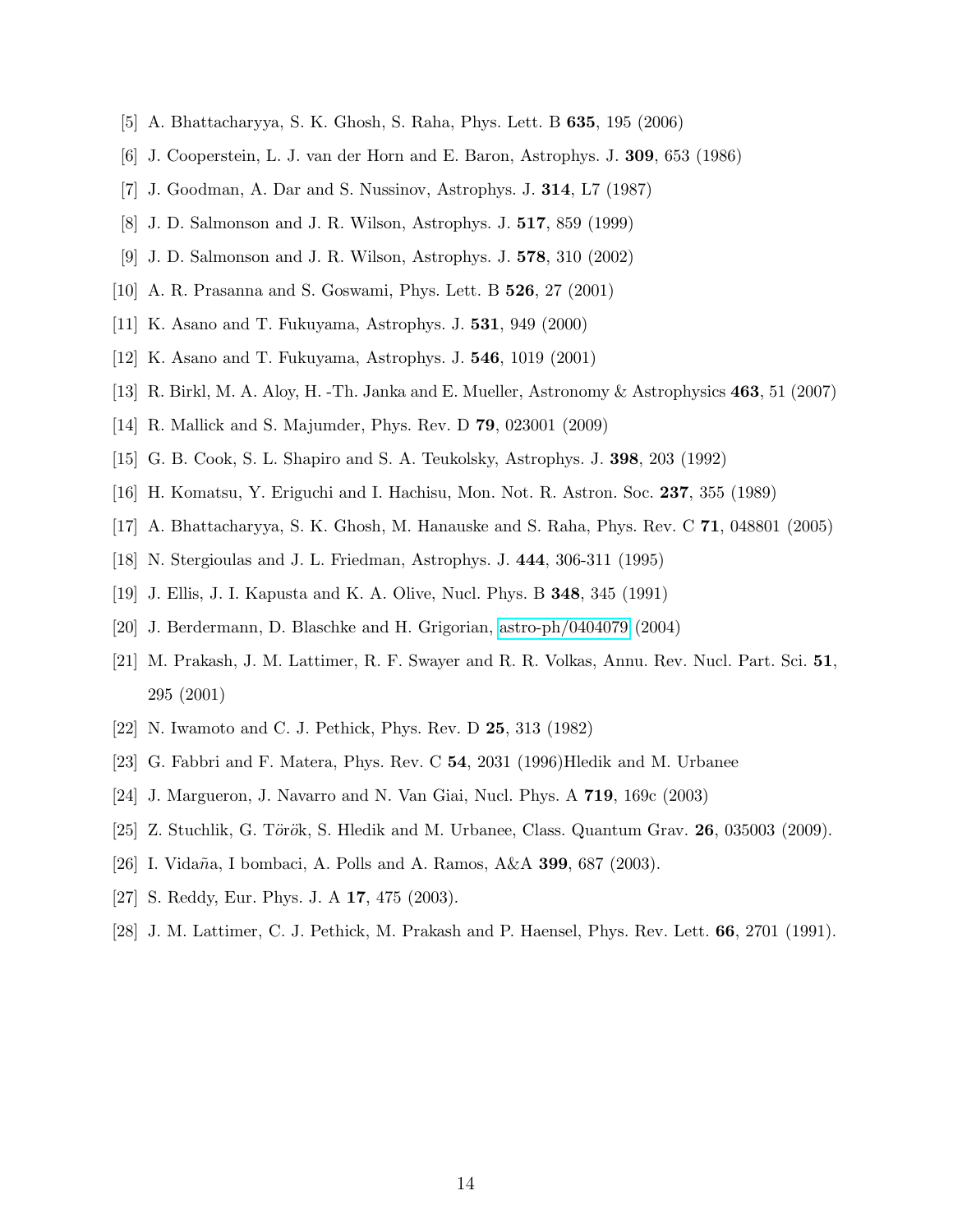

FIG. 1. Figure showing the layout of our problem. The neutrinos (antineutrinos) coming out of the equatorial plane, at an angle  $(\theta_M$  -  $\theta_m)$  and depositing their energy along the rotation axis.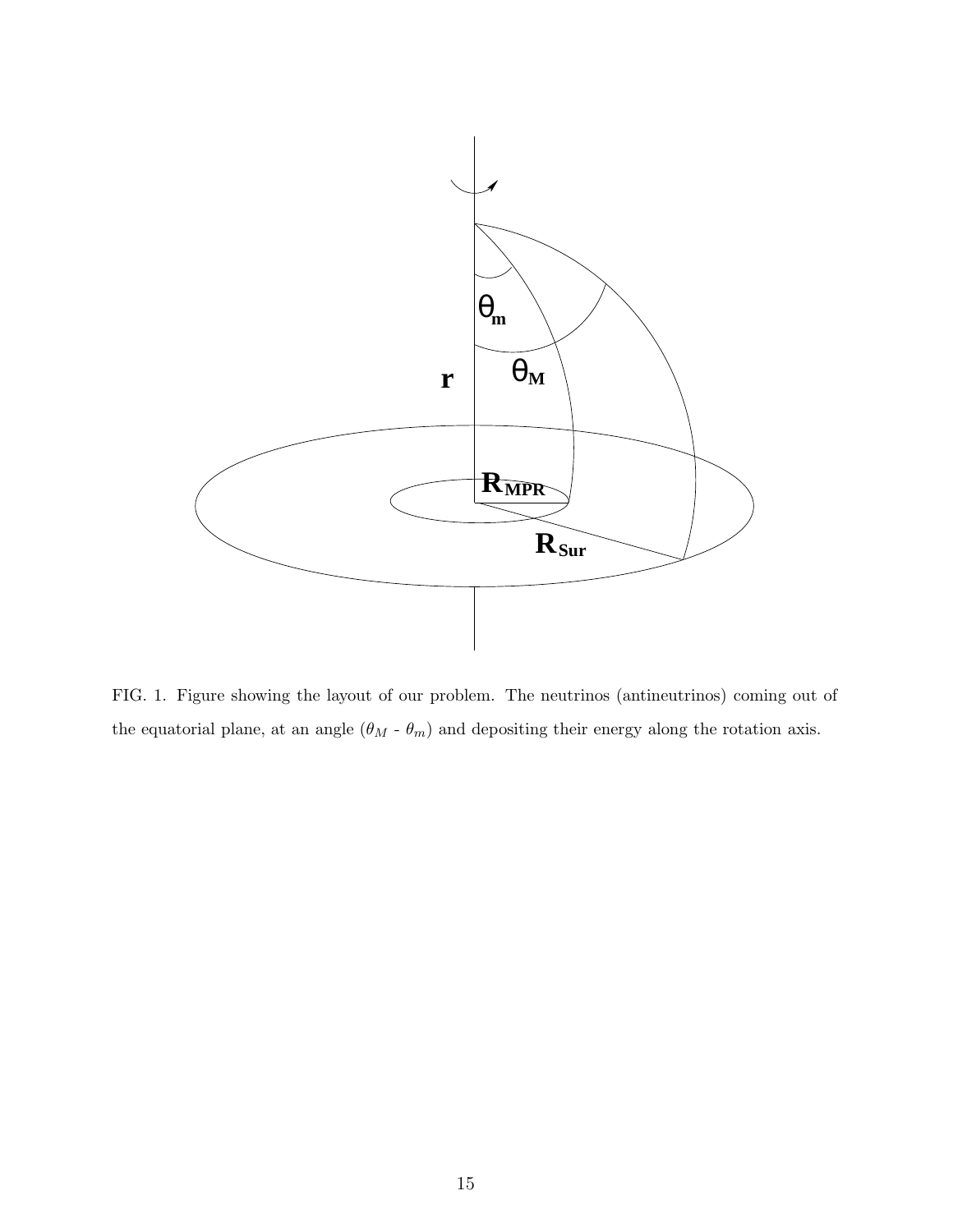

FIG. 2. Variation of EDR with distance along the rotation axis for the keplerian star having isothermal disk with three different central temperature.



FIG. 3. Variation of temperature  $T_0$  with distance along the rotation axis of the keplerian star.  $T_0$ is plotted for both isothermal disk and for disk having two different temperature gradient.